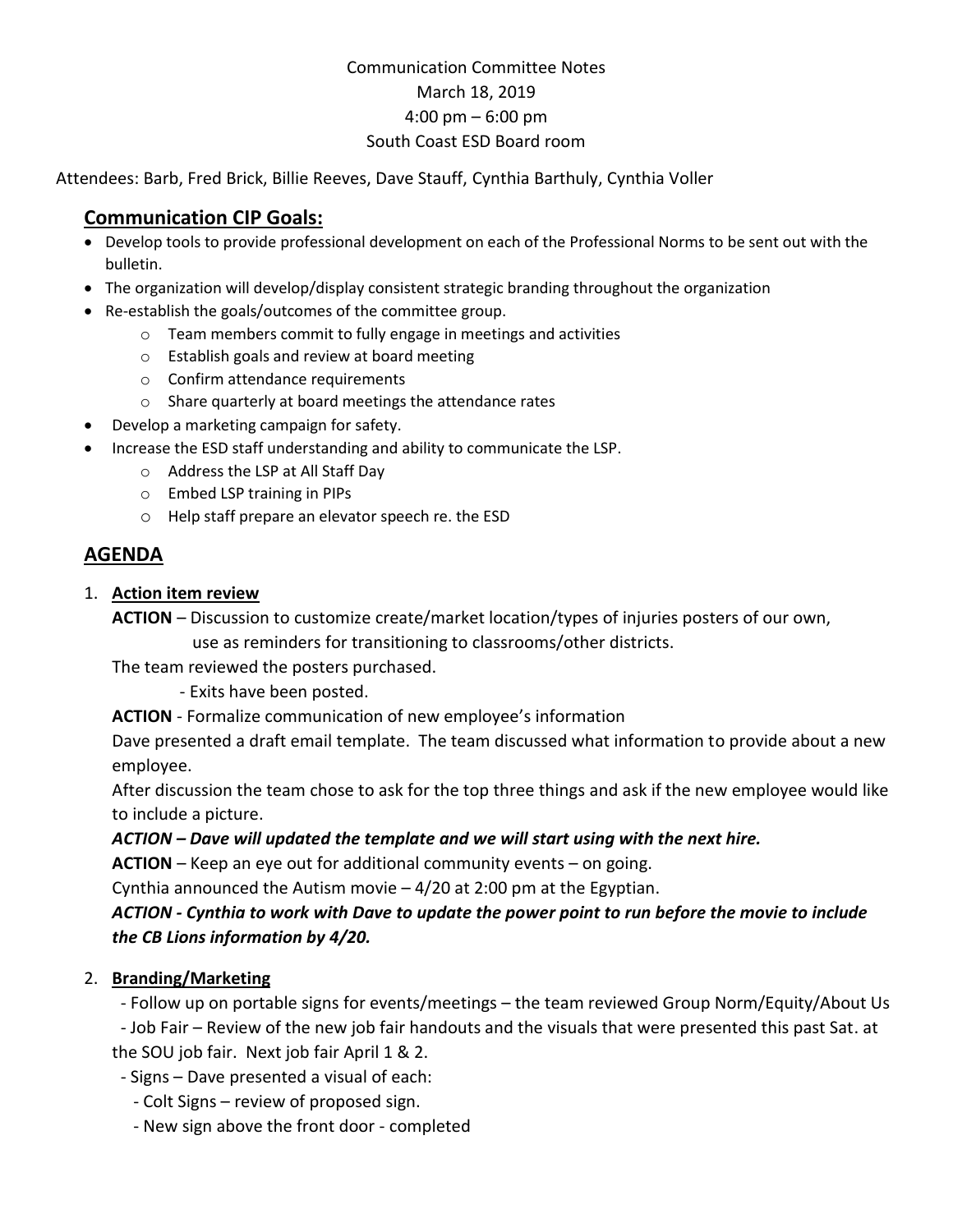- Signage at the back entrance - completed

- Hiring flags - completed

 - ECSE – below the sign in the back entrance. Dave working with Kassie to design. There will also be signs directing traffic to the classroom.

#### 3. **Communication Plan**

- Communication "Brain"

 - Brain items - Welcome, Purpose and History – drafts presented to the team, discussion of the spotlight employee and why it has stopped.

 - Communication Audit - the subcommittee purchased a rubric, provided a copy of the first section and copy of current practices and needs. The team discussed the documents, the use of the subcommittee recommendations, implementation by the organization over the course of a couple years, the need for sustainability of the program regardless of who is running the program, systems and procedures to go into the Communication "brain".

Dave moving into the lead communication position to provide a consistent message, different ways/systems to use to communicate with staff.

Discussion of how to have more staff participation, ways to facilitate participation (stipends, etc.), **ACTION – Tenneal & Dave to contract with Bandon to complete a communication audit for the district by the end of April.**

 - Draft WebEx disclaimer – the team discussed availability of WebEx for staff, how it works, training will be provided, how loud/soft to have the sound.

**ACTION – Dave and Kathy will work with IT to place the disclaimer at the bottom of the email invitation after new Tech Director is hired.**

### 4. **Website**

- Review progress:

 - Forms library – Dave, Justin and Kathy M working on a centralized location for or organizational forms.

 - Employment page – Vastly improved, changed the title to Careers. Brandie and Dave continuing to work on different types of applications, etc.

 - Draft Board of Directors page – the team reviewed the Board Website Form. Pictures and board information to be gathered, update board policies page, etc.

**ACTION – Kathy to provide form to board members at April 9 th board meeting.**

**ACTION – Dave to work with Justin and Kathy to create a Committee webpage with list of members, meeting dates/times, etc. by August 15th .**

### 5. **Safety Campaign**

- Safety posters

- Locations – classrooms, wellness center, hallways, offices, etc.

- Spanish – completed.

**ACTION – Kathy will laminate and have posters up by April 15th .**